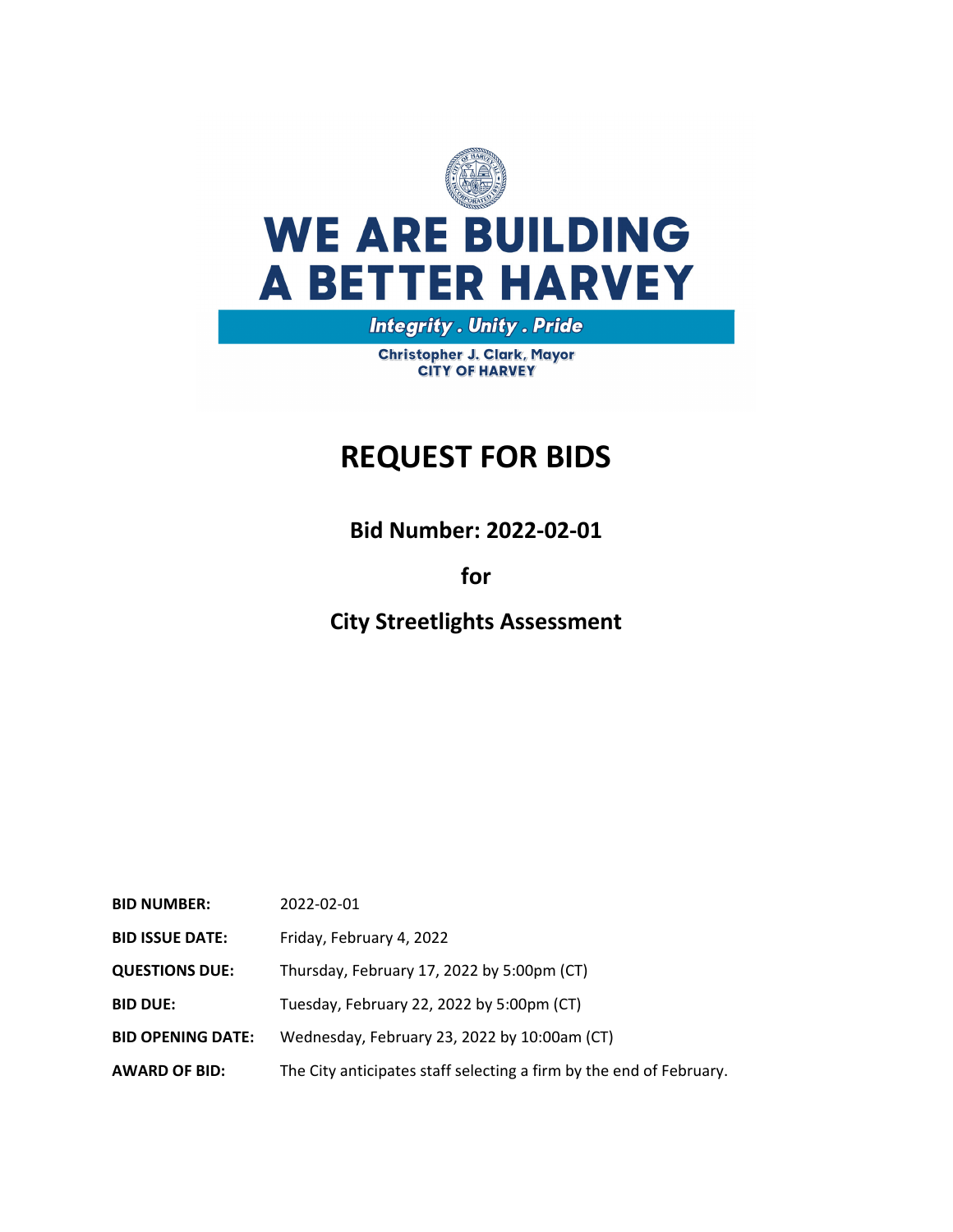# **TABLE OF CONTENTS**

| <b>Appendix A: Streetlight Locations Map</b> |
|----------------------------------------------|

**Appendix B:** Streetlight Addresses

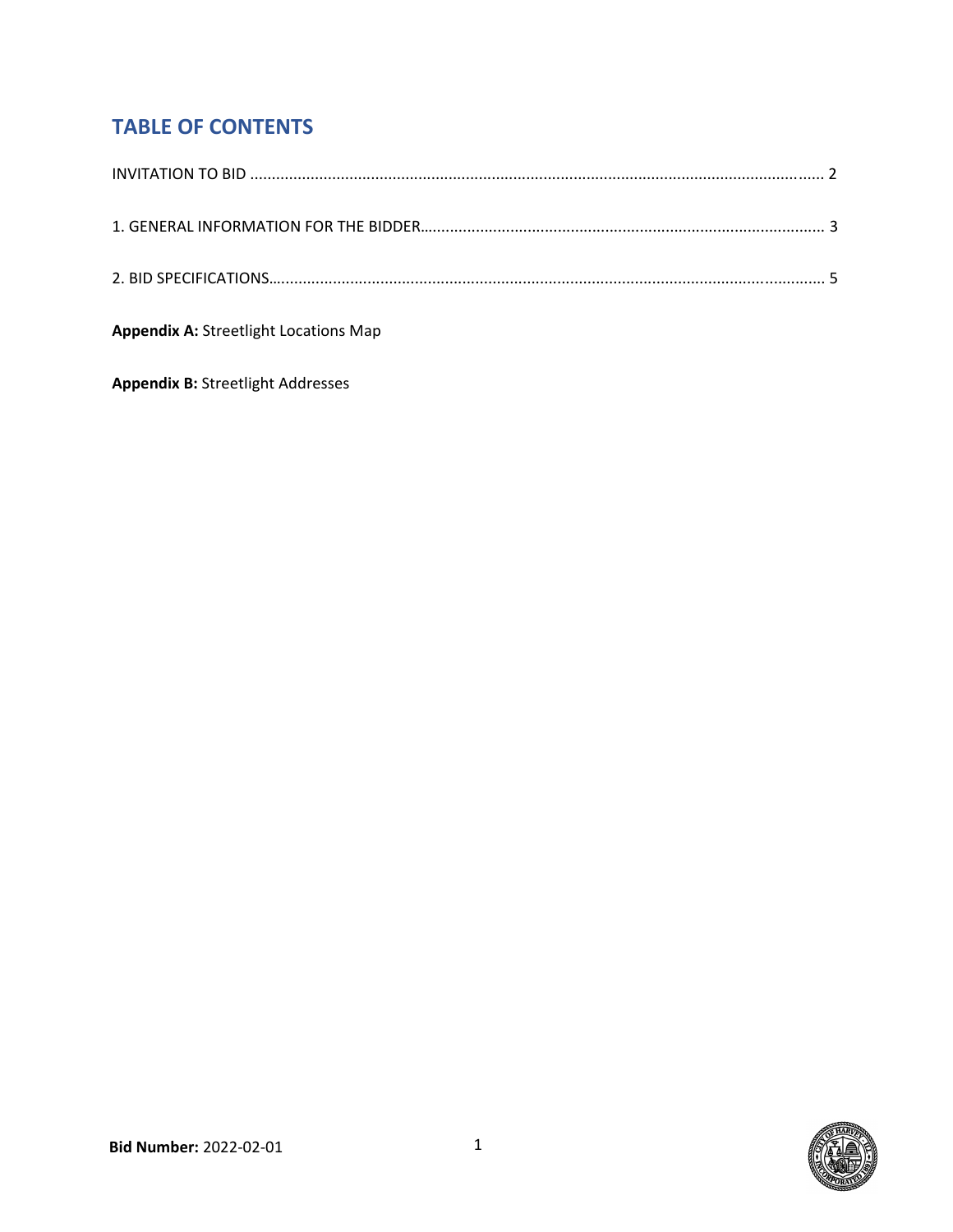# **INVITATION TO BID CITY STREETLIGHTS ASSESSMENT CITY OF HARVEY**

THE CITY OF HARVEY, ILLINOIS, acting pursuant to the City's charter, will receive bids by email at procurement@cityofharveyil.gov for the assessment of streetlights within the City of Harvey until Tuesday, February 22, 2022 by 5:00pm (CT)

Bids will be publicly opened and read aloud Wednesday, February 23, 2022 by 10:00am (CT) in the City's Conference Chambers and via Microsoft Teams. Bids should be submitted via email with the subject line "STREETLIGHT ASSESSMENT – [COMPANY NAME]."

Bids are being solicited only from responsible and established bidders known to be experienced and regularly engaged in the work of conditions assessment and troubleshooting of electrical infrastructure. Satisfactory evidence that the bidder has the necessary capital, equipment, experience, and personnel to do the work may be required.

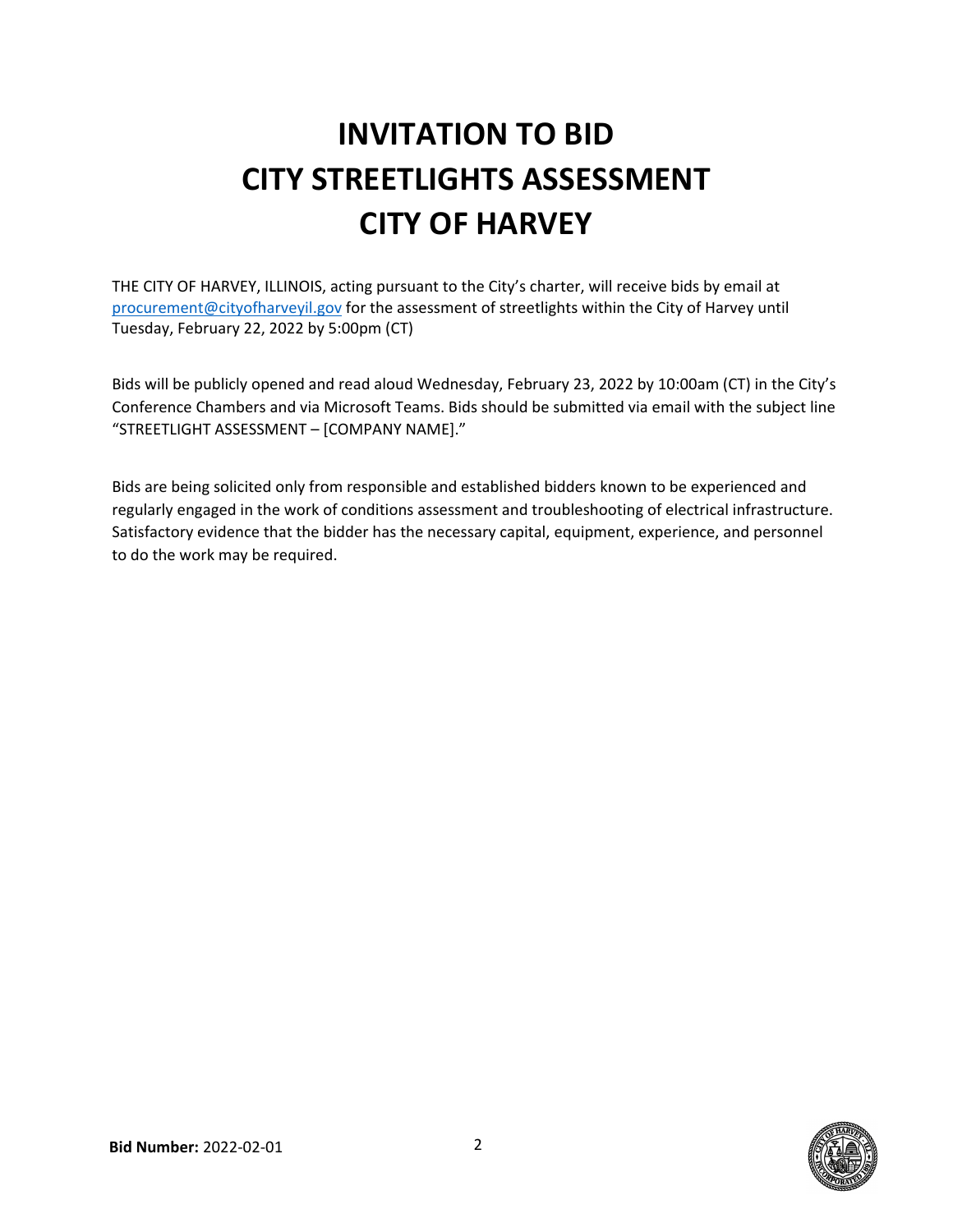# **1. GENERAL INFORMATION FOR THE BIDDER**

#### 1.1. QUALIFICATION REQUIREMENTS

Bids are solicited only from responsible bidders known to be experienced and regularly engaged work of similar character and scope to that covered in this Request for Bids ("RFB"). Satisfactory evidence that the bidder has the necessary capital, equipment, experience, and personnel to do the work may be required.

#### 1.2. RESPONSE DATE

To be considered, bids must be received at the City on or before the time specified in the Invitation to Bid. The contractor's name must be included in the email subject line. All information submitted in the bid, including but not limited to bid prices, equipment, etc., must remain valid and available for acceptance by the City for at least ninety (90) days past the submission deadline.

#### 1.3. OPENING OF BIDS

All bids received will be publicly opened and read at the time and place specified in the Invitation to Bid. All bidders are invited to be physically present or participate via Microsoft Teams. Bidders planning to participate via Microsoft Teams must send email to procurement@cityofharveyil.gov requesting an invitation to the Microsoft Teams meeting.

#### 1.4. REJECTION OF BIDS

The City reserves the right to reject any or all bids, in part or in their entirety, or to waive any informality or defect in any bid, or to accept any bid which, in its opinion is deemed most advantageous to the City.

#### 1.5. RESPONSE TO BIDDER QUESTIONS

Explanations desired by a prospective bidder shall be requested of the City by email, and if explanations are necessary, a reply shall be made in the form of an addendum, a copy of which will be forwarded to each known perspective bidder.

Every request for such explanation shall be submitted by email to procurement@cityofharveyil.gov by Thursday, February 17, 2022 by 5:00pm (CT). No inquiry or request received after this deadline will be given consideration.

#### 1.6. BIDDER RESPONSIBILITY

The City of Harvey will not be liable for any cost incurred in the development of a proposal responsive to this request. By submitting a bid to do the work, the Bidder represents that it is fully informed concerning the scope of the project, the requirements of the Contract, the physical conditions likely to be encountered in the work, and the character, quality, and quantity of services required by the City.

The Successful Bidder shall furnish all labor materials, supplies, devices, or tools needed to perform the required services. The Bidder will not be entitled to additional compensation if it later determines that conditions require methods or equipment other than those anticipated in making its bid. In addition, the Successful Bidder shall provide all vehicles and other equipment and material necessary for the work. Bidders having questions regarding this RFB should request clarification before submitting a bid. Negligence or inattention of the Bidder in filing a bid, or in any phase of the performance of the work, shall be grounds for refusal of the City to agree to additional compensation. Bidders having questions regarding this RFB contact the City for clarification.

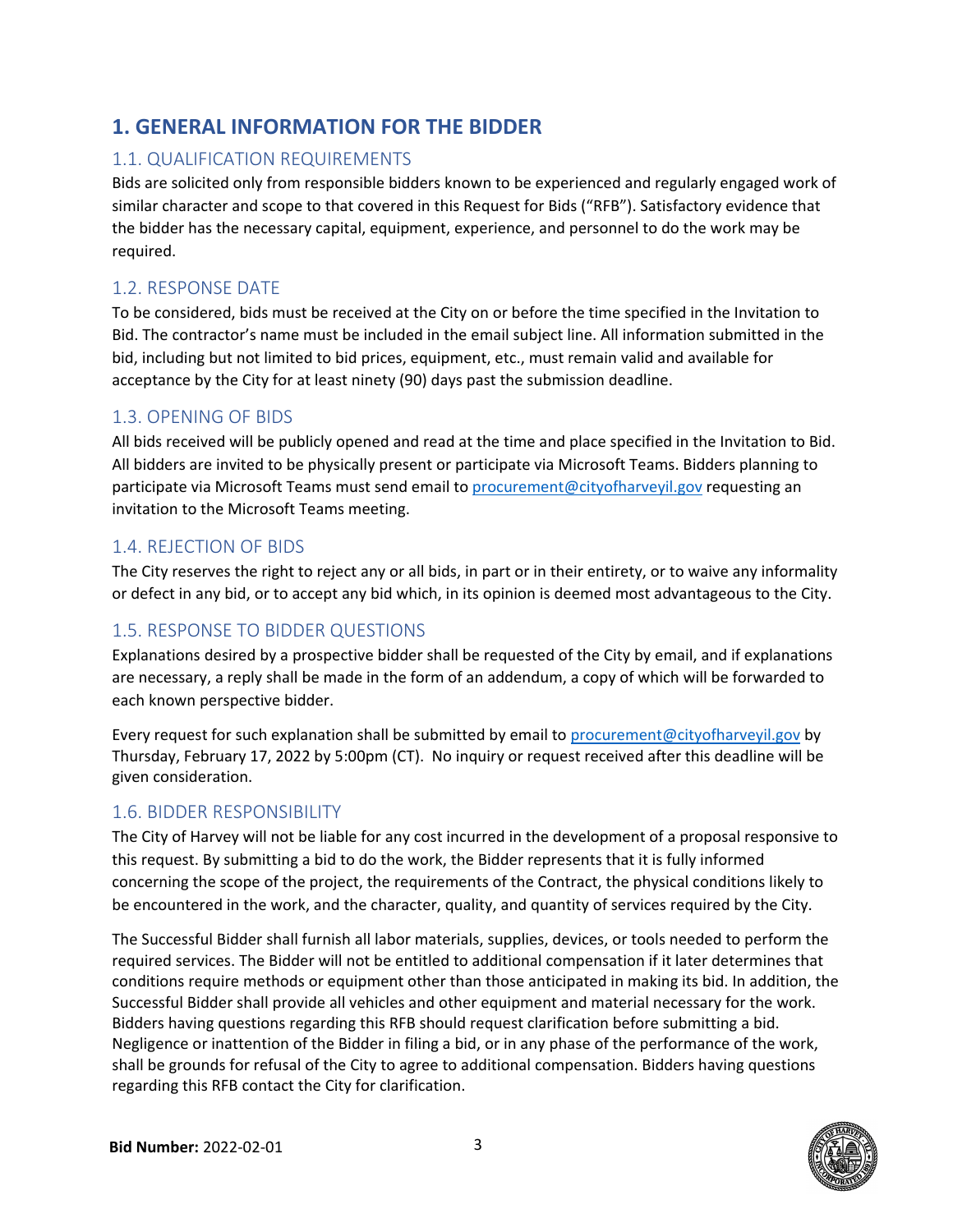#### 1.7. CONTRACT EXECUTION

The bidder to whom the Contract is awarded shall, within ten (10) calendar days after the notice of award, enter into a written contract with the City. Failure to execute a contract will be considered abandonment of the award and the City shall have no further obligation to that bidder.

#### 1.8. INCURRING COSTS

The City is not liable for any costs incurred by contractors prior to the issuance of a Contract.

#### 1.9. MATERIAL SUBMITTED

All materials submitted as part of a bid will become the property of the City. The City reserves the right to use any or all ideas presented.

#### 1.10. LENGTH OF CONTRACT

Bids shall address, to the greatest extent possible, all possible service delivery impacts, including, but not limited to, bid prices, equipment, etc., throughout the term of the contract. The City seeks to have the streetlight assessment and report completed within sixty days (60) from signing of contract. This contract shall also be subject to appropriation by the City Council. In the absence of an appropriation, a contract issued pursuant to this RFB shall be void and of no effect.

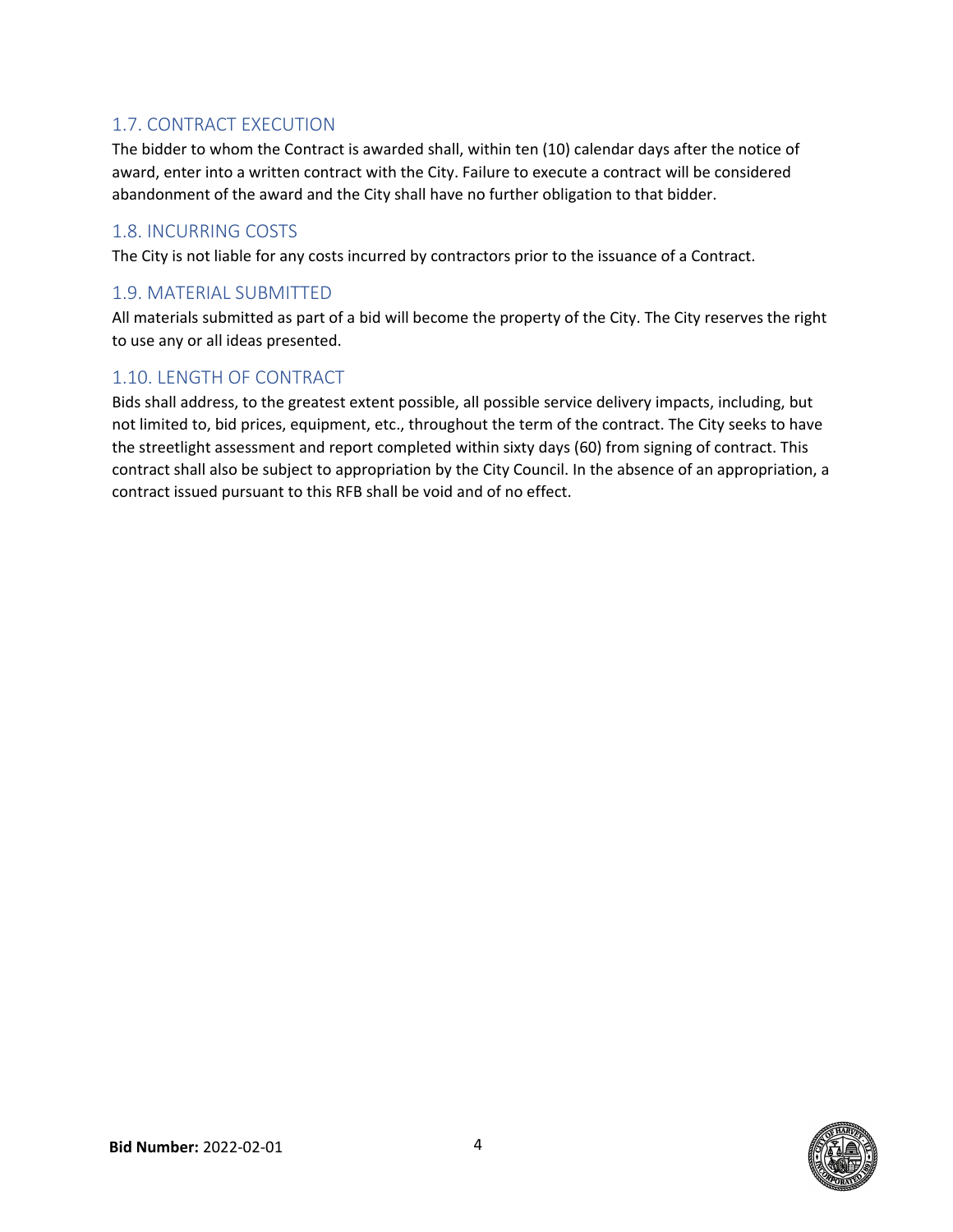## **2. BID SPECIFICATIONS**

#### 2.1. DEFINITIONS

"Bids" – shall be defined as an announcement of terms indicating what items are needed to complete a project.

"Bidders" – shall be defined as any person(s) or company that attempts to meet the terms of the bid.

"City" – shall mean the City of Harvey.

"Contract" – shall mean the contract between the City and the Successful Bidder

"Successful Bidders" – shall be defined as the bidder who is chosen by the City Council to enter into a contract with the City.

These definitions are meant as guides for understanding and are not binding explanations.

#### 2.2. PROJECT NARRATIVE

The City of Harvey is requesting bids from qualified contractors to complete an assessment of a, approximately 625 streetlights. **Appendix A** is a Location Map of the streetlights. **Appendix B** contains the addresses of the streetlights. The information gathered as part of the assessment will be used as part of the second phase of this project to fully illuminate these corridors and provide the City of Harvey with an updated database of its electrical infrastructure.

#### 2.3. SCOPE OF WORK

The Scope of Work for this project is as follows:

- Streetlight Assessment
	- $\circ$  Visual inspection of each streetlight in the evening to determine if the light is on, off, or flickering
	- o Documentation of any observed streetlight damage
	- o Document any labels on the poles identifying ownership or service source
	- o Photograph of each streetlight
	- $\circ$  Trace wiring from each streetlight to its control cabinet and provide a line diagram of this.
	- o Test voltage at the pole closest to control cabinet
		- $\blacksquare$  Voltage = yes;
			- Check voltage on the line side of the fuse
		- $\blacksquare$  Voltage = no;
			- Visually inspect splices at current and upstream pole
			- Test cable between current and upstream pole
	- o If Voltage to the pole is confirmed, then check photocell and check luminaire
- Control Cabinet Assessment
	- o Document locations of all control cabinets
	- o Documentation of any observed cabinet damage
	- o Photograph of each control cabinet
	- o Check main breaker status
		- Reset tripped breaker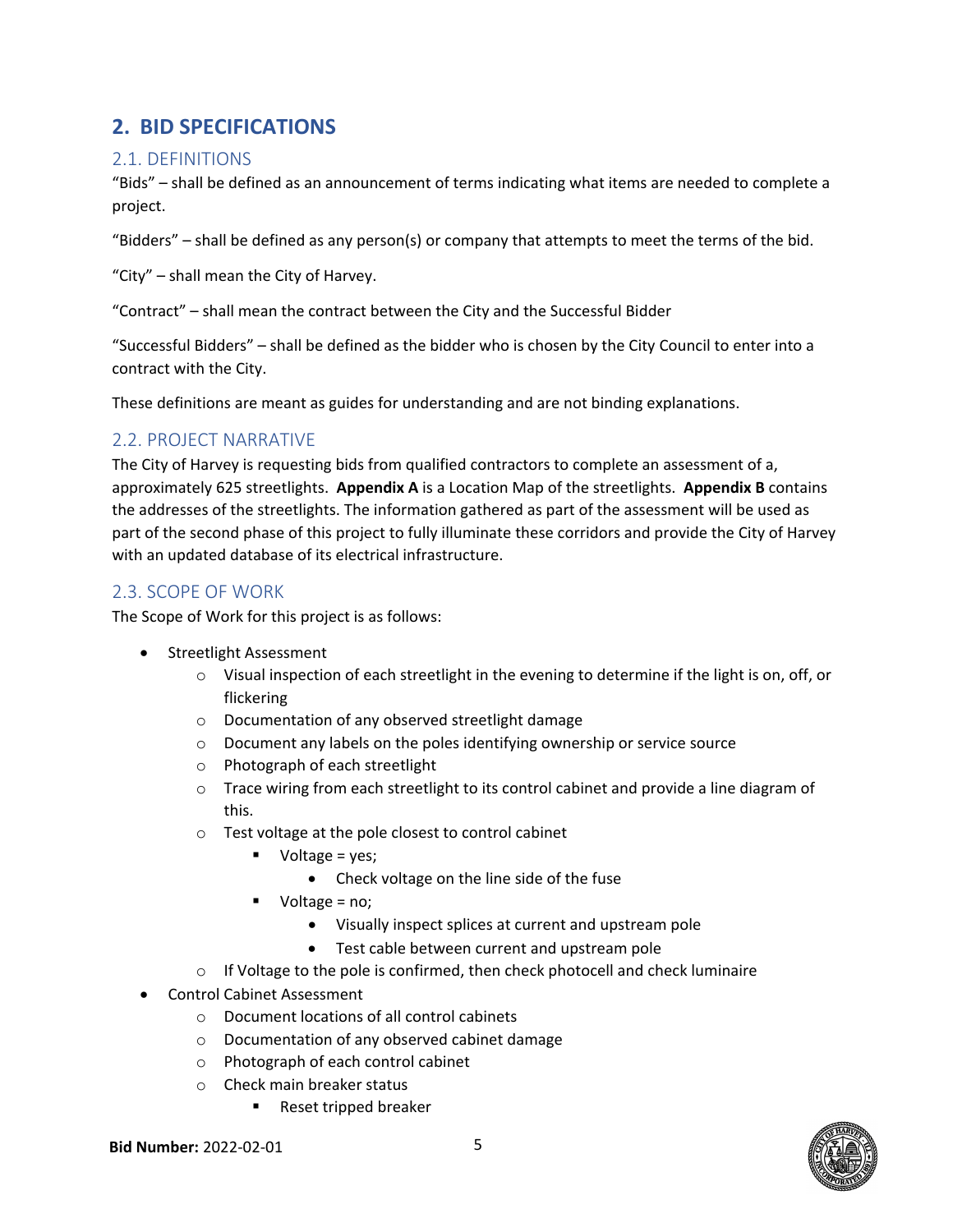- **EXPLO** Cycle breaker
- o Test for voltage on incoming and outgoing feed
- GIS Database and spreadsheet with information obtained from the field assessment for each Streetlight and Control Cabinet
- Assessment Report summarizing findings and recommended solution(s) to illuminate a streetlight or group of streetlights
- Cost Estimate for repairs to be implemented

#### 2.4. QUALIFICATIONS

A detailed description of the primary contact's background, as well as the bidder's background and previous experience shall be included with the proposal. Background information and experience shall also be submitted for all key personnel that will be working with the City. In the event that portions of the work are to be subcontracted or a joint affiliation utilized, details of such affiliation shall be furnished along with the same information as required for the bidder.

#### 2.5. PROPOSAL REQUIREMENTS

A response to this RFB must outline in detail the manner in which they would work with the City to fulfill City's needs. A complete proposal will include the following:

- **Cover Letter.** Cover letter include a brief summary of the qualifications of the contractor.
- **Professional License.** Copies of current professional licenses, including any minority owned business forms.
- **Certifications.** Copies of any certifications achieved relevant to the services requested.
- **Statement of Qualifications.** The bidders shall include a brief work history, titles of employees, and list experience;
- **Price Proposal.** The cost to provide the services outlined in the Scope of Work.
- **Expectations.** Expectations and requirements of the City of Harvey.
- **Additional Information.** Other such information that is required for the City to evaluate the quality and completeness of the proposed project:
	- o Three (3) References: Please provide a list of at least three (3) professional references for whom the contractor has or is currently providing similar services. Please include the contact person's name, company or firm, and telephone number and email address for the contact.
	- o Legal Actions: Please provide a list of any pending litigation in which the bidder may experience significant financial settlement and include a brief description of the reason for legal action. If no legal action is pending, include a section in the proposal marked "Legal Actions – None."
	- o Conflict of Interest: Provide information regarding any potential conflict of interest. Failure to reveal any potential conflict of interest at the time of proposal may represent a breach of contract, subject to penalties as appropriate.
	- o Statement concerning amount of anticipated participation by MBE/WBE firms as contractor or subcontractor in project, what steps Bidder has taken to secure MBE/WBE participation as per the requirements of the MBE/WBE county ordinance,

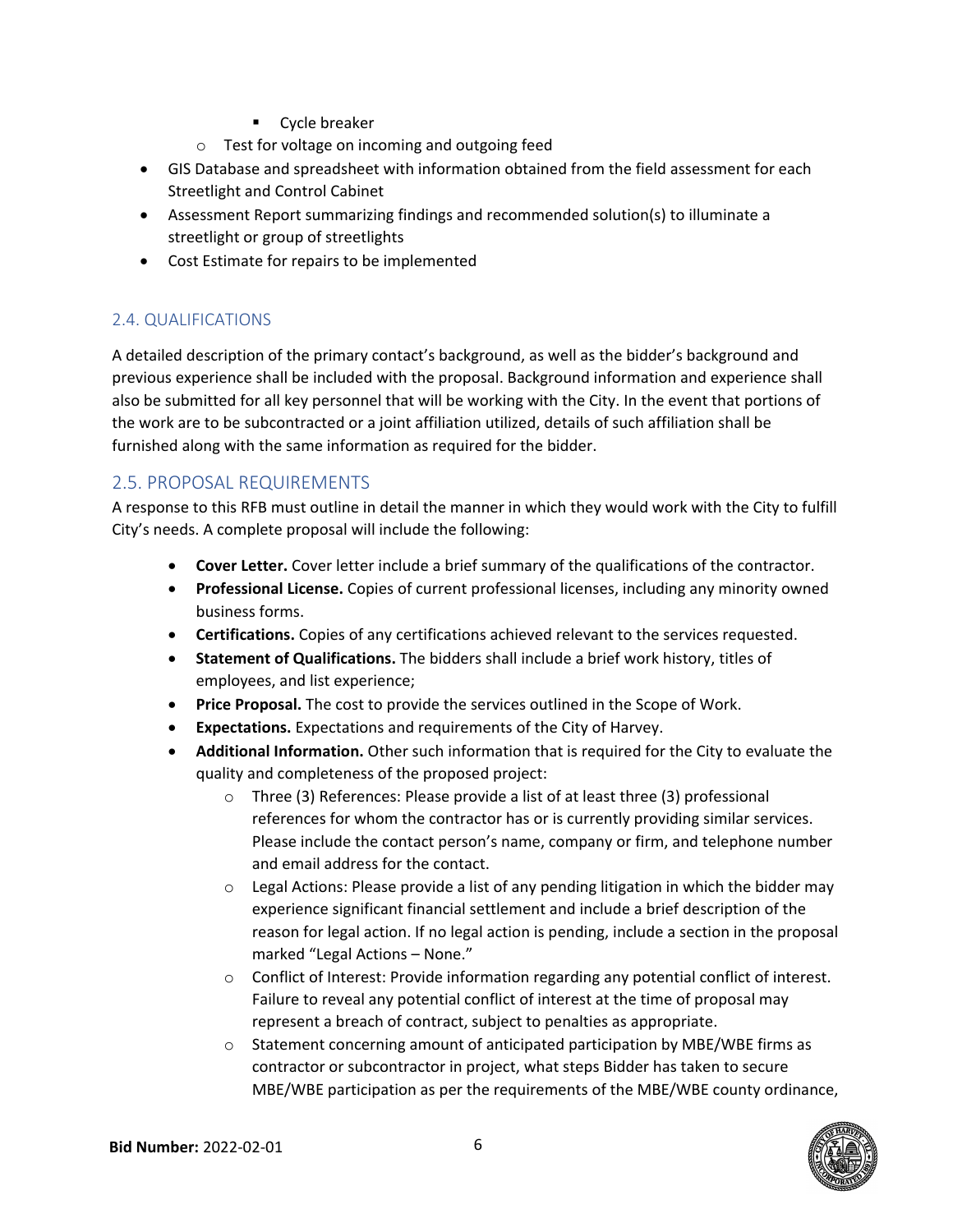and whether Bidder will seek a waiver to exempt Bidder from complying with MBE/WBE county policy.

- $\circ$  Statement concerning efforts that have been or will be taken to recruit and hire local workers to meet project needs, if any.
- o Certificate of Insurance: To include general liability and errors and omissions. Bidder must list City of Harvey, Illinois as an additional insured party upon successful contract.
- o Certificate of Good Standing (Corporation) or Certificate of Existence (Limited Liability Company) issued by the Illinois Secretary of State (If Respondent is a joint venture, a Certificate of Good Standing or Certificate of Existence, as applicable, must be submitted for each entity comprising the joint venture.)

#### 2.6. ASSIGNMENTS OF SUBCONTRACTING

The Successful Bidder shall not assign, subcontract or otherwise transfer its duties and/or obligations under this proposal, without prior written consent of the City. If the bidder anticipates that it will need to subcontract its duties in order to fulfill the Contract requirements, that information must be disclosed in the Bidder's response.

#### 2.7. FAIR EMPLOYMENT PRACTICES

The Successful Bidder agrees to not discriminate against any employee or applicant for employment, to be hired in the performance of the contract with respect to hire, tenure, term, conditions or privileges of employment, or any other matter directly or indirectly related to employment, because of sex, race, color, religion, nation origin, ancestry, handicap or any other basis prohibited by State or Federal law or regulations.

#### 2.8. PREVAILING WAGES

As applicable when this Contract calls for the construction of a "public work", within the meaning of the Illinois Prevailing Wage Act, 820 ILCS 130/.01 et. seq. ("the Act"), then the Act requires all contractors and subcontractors to pay laborers, workers and mechanics performing services on public works projects no less than "prevailing rate of wages", defined as hourly cash wages plus fringe benefits, in the county where the work is performed. The Contractor is solely responsible to ascertaining the current and applicable Prevailing Wages for the work; and determining, and complying with, all other applicable provisions of Illinois statutes pursuant to this section. For information regarding current prevailing wage rates, please refer to the Illinois Department of Labor's website at:

http://www.state.il.us/agency/idol/rates.HTM. All contractors and subcontractors rendering services under this Contract must comply with all requirements of the Act, including but not limited to, all wage notice and benefits, posting and record keeping duties. The Contractor should contact the Illinois Department of Labor, if there is uncertainty as to the application of prevailing wages for the Work. By executing this Contract the Contractor acknowledges that it has received written notice from the City of Harvey pursuant to the Act that, as applicable, not less than the prevailing wages as found by the City of Harvey or The Department of Labor or determined by the court on review shall be paid to all laborers, workers and mechanics performing the Work.

#### 2.9. CONTRACTOR'S PAYMENT OF TAXES, PERMITS, ETC.

The Successful Bidder shall be solely responsible for:

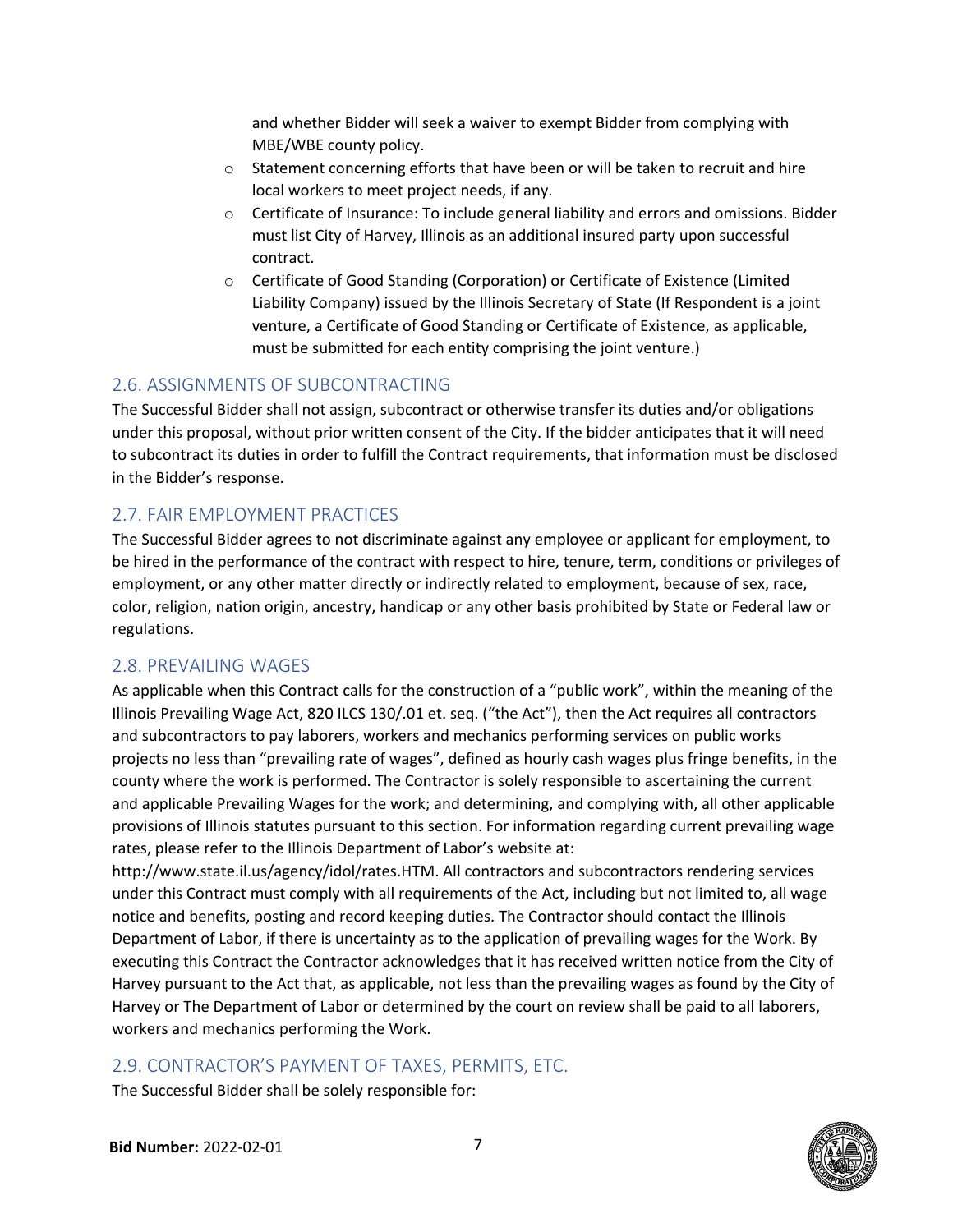- A) Payment of wages to its work force in compliance with all Federal and State laws, including the Federal and State Wage and Hour laws.
- B) Payment of any and all FICA, unemployment contributions and other payroll‐related taxes or contributions required to be paid by the Successful Bidder under State and Federal law.
- C) Payment of all applicable Federal, State, or Municipal taxes, charges or permit fees, whether now in force or subsequently enacted.
- D) Payment of any and all suppliers, merchants, or vendors from whom the Successful Bidder obtains items and materials related to the contract.

The Successful Bidder shall indemnify and hold the City harmless from all claims arising from the foregoing payment obligations of the Successful Bidder.

#### 2.10. DAMAGE TO PERSONS OR PROPERTY

The Successful Bidder also accepts sole responsibility for any damage to any person or damage to public or private property resulting from their performance of the work, whether based on negligence or any other legal or equitable claim.

The Successful Bidder will protect, defend, and hold harmless the City from any and all damage, claim, liability, or expenses whatsoever, or any amounts paid in compromise there of arising out of or connected with the performance of this contract, including those related to the Successful Bidder's (or its subcontractors') negligence.

#### 2.11. INSURANCE

The Contractor shall procure and maintain for the duration of the contract insurance against claims for injuries to persons or damages to property which may arise from, or in connection with the performance of the Work by the Contractor, his agents, representatives, employees or subcontractors.

Coverage shall be at least as broad as:

- Insurance Service Office Commercial General Liability occurrence form CG 0001 (Ed. 11/85).
- Insurance Service Office Business Auto Liability coverage form number CA 0001 (Ed. 10/90), Symbol 01 "Any Auto" or Business Auto Liability coverage form number CA 0001 (Ed. 1/87) and endorsement CA 0029 (Ed. 2/88) changes in Business Auto and Truckers coverage forms: Insured Contract.
- Workers' Compensation as required by the Labor Code of the State of Illinois and Employers' Liability Insurance.

Contractor shall maintain limits no less than:

- Commercial General Liability: \$1,000,000 combined single limit per occurrence for bodily injury, personal injury and property damage. The general aggregate shall be twice the required occurrence limit. Minimum General Aggregate shall be no less than \$2,000,000 or a project/contract specific aggregate of \$1,000,000.
- Business Automobile Liability: \$1,000,000 combined single limit per accident for bodily injury and property damage.
- Workers' Compensation and Employers' Liability: Workers' Compensation coverage with statutory limits and Employers' Liability limits of \$1,000,000 per accident.

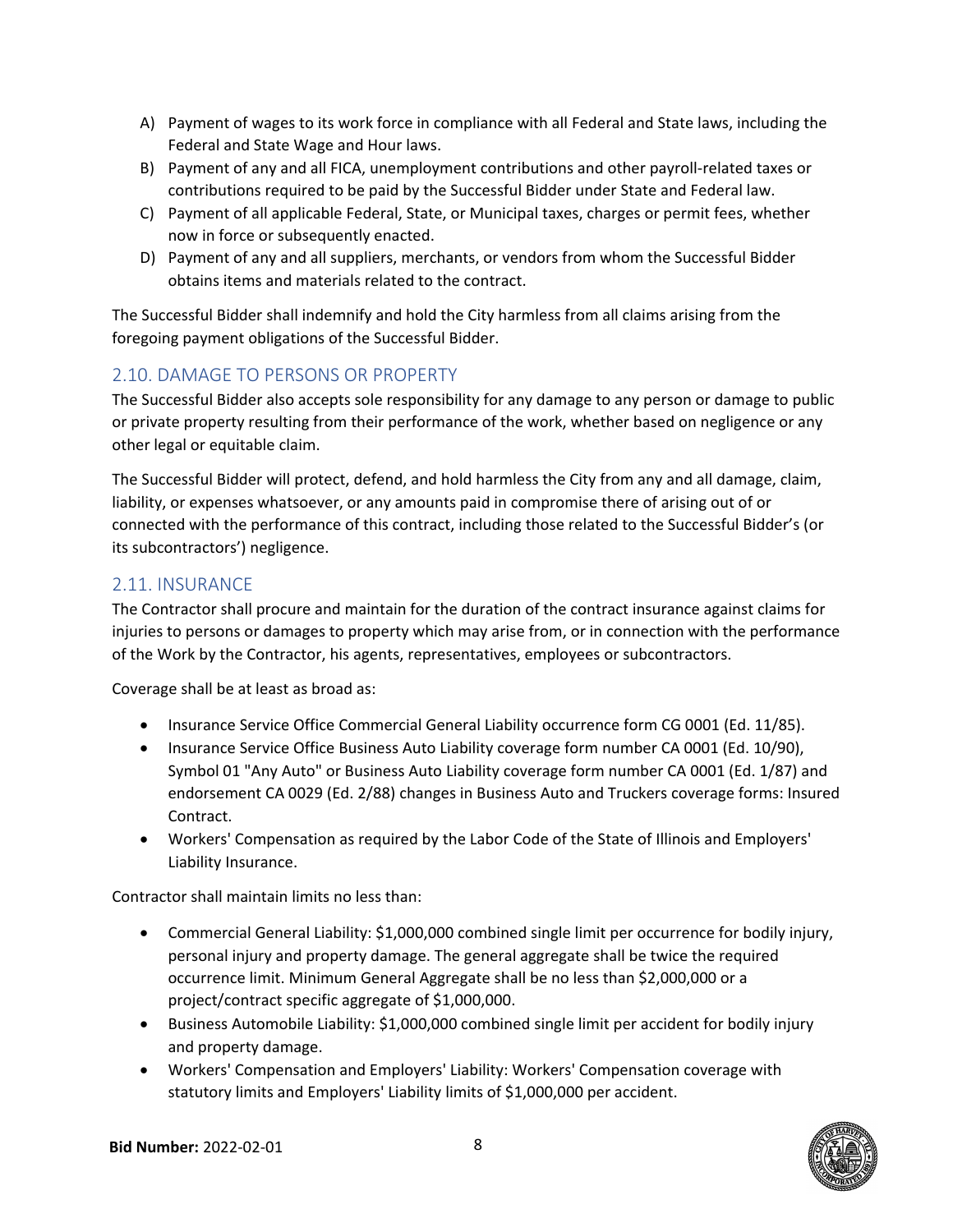Any deductibles or self‐insured retentions must be declared to and approved by the City. At the option of the City, either: the insurer shall reduce or eliminate such deductibles or self‐insured retentions as respects the City of Harvey, its officials, agents, employees and volunteers; or the Contractor shall procure a bond guaranteeing payment of losses and related investigation, claim administration and defense expenses.

The policies are to contain, or be endorsed to contain, the following provisions: The City of Harvey, its officials, agents, employees and volunteers are to be covered as insured's in respect to liability arising out of activities performed by or on behalf of the Contractor; products and completed operations of the Contractor; premises owned, leased or used by the Contractor; or automobiles owned, leased, hired or borrowed by the Contractor. The coverage shall contain no special limitations on the scope of protection afforded to the City of Harvey, its officials, agents, employees and volunteers. The Contractor's insurance coverage shall be primary as respects the City of Harvey, its officials, agents, employees and volunteers. Any insurance or self‐insurance maintained by the City of Harvey, its officials, agents, employees and volunteers shall be excess of Contractor's insurance and shall not contribute with it.

Any failure to comply with reporting provisions of the policies shall not affect coverage provided to City of Harvey, its officials, agents, employees and volunteers.

The Contractor shall furnish the City with certificates of insurance naming the City of Harvey, its officials, agents, employees and volunteers as additional insured, and with original endorsements affecting coverage required by this clause. The certificates and endorsements for each insurance policy are to be signed by a person authorized by that insurer to bind coverage on its behalf. The certificates and endorsements shall be submitted to, approved by the City before any of the Work commences. The City reserves the right to request full certified copies of the insurance policies and endorsements.

An Additional Insured Endorsement providing coverage to the City of Harvey, its officials, agents, employees and volunteers shall also be furnished to the City.

#### 2.12. CERTIFICATIONS OF INSURANCE

Included in bid package, Bidders shall provide to the City complete certificates of insurance to meet the above requirements. Policies shall be endorsed to provide the City at least 30 days written notice of reduction, cancellation or intent not to renew coverages as called for above. If insurance is canceled, reduced, non-renewed or otherwise is not in effect to the minimum required coverage, the Successful Bidder must cease work on this bid.

The Successful Bidder shall provide the City with a copy of its required insurance policies and certificates of insurance as described above. If the Successful Bidder does not provide such materials in the time provided for, the Successful Bidder will be disqualified and the bid will be awarded to the next lowest bidder or in the creation of a new request for bids.

#### 2.13. QUALITY OF SERVICE

The City expects the Successful Bidder to maintain all equipment in a clean and well‐operating fashion, with special consideration for proper maintenance and care of all elements, items and equipment mentioned in this document. The Successful Bidder will operate in a professional manner and keep all noise and other nuisances to a minimum at all times while under contract with the City. The City is looking to inconvenience the public as little as possible, considering the service Successful Bidder is

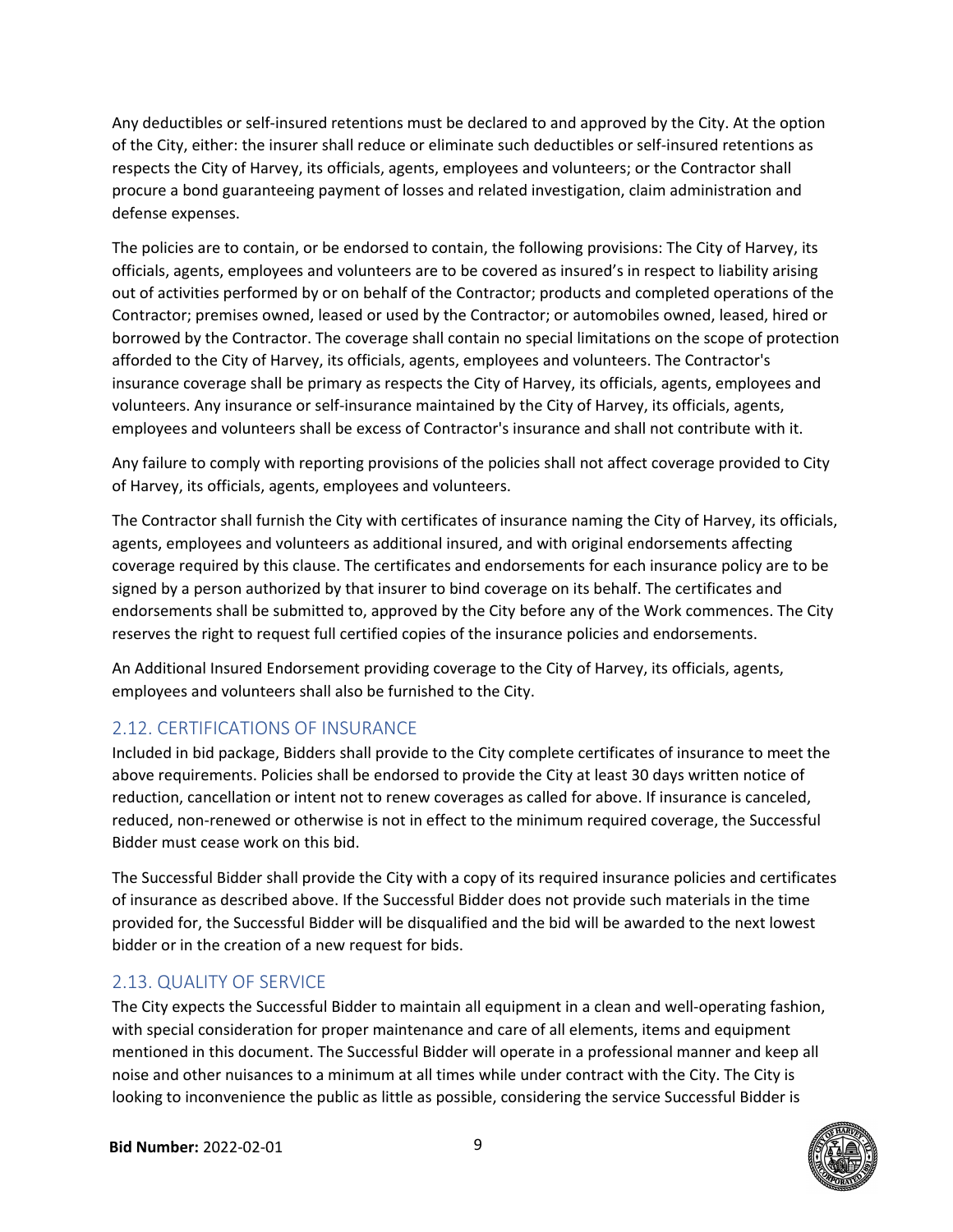providing. The Successful Bidder shall file all documents outlined in this RFB in a timely and well‐ organized manner.

#### 2.14. OPERATION OF VEHICLES

The Successful Bidder shall operate all company vehicles in a manner so as to not impede traffic flow on City streets. Company vehicles are not to be left unattended for any reason except for emergencies or in the actual performance of the job. When a vehicle is left unattended for the actual performance of the job, it shall be according to all City Codes and ordinance in place at that time.

#### 2.15. SUPPORT FACILITIES

Successful Bidder shall have an available office with sufficient staff and communications facilities to assure ready accessibility and prompt response to the needs of the City.

#### 2.16. BREACH OF CONTRACT AND CITY'S RIGHT TO TERMINATE CONTRACT

In the event that any of the provisions of this bid and/or resulting contract are breached by the Successful Bidder, the City shall give written notice to the Successful Bidder of the breach or pattern of behavior that constitutes the breach and allow the Successful Bidder to resolve the breach or pattern of behavior that constitutes the breach within ten (10) calendar days of Successful Bidder's receipt of notice. If the breach or pattern of behavior is not resolved, then the City Administrator of the City of Harvey shall have the right to cancel any contract by sending written notice to the Successful Bidder of the cancellation.

If the Successful Bidder should be judged bankrupt, if it should make a general assignment for the benefit of its creditors, if a receiver should be appointed on account of its insolvency, if it should persistently or repeatedly refuse to supply enough labor, materials and/or equipment to meet the scope of work of the contract, if it should persistently disregard laws of the State of Illinois and/or ordinances of the City, or if it fails to comply and fulfill its obligations under any provision of the contract resulting from its bid, the City may, without prejudice to any other right or remedy, terminate the contract immediately.

If the Successful Bidder fails to perform or complete the demolition and clean‐up of the residential building as agreed or otherwise breaches its duties under this bid or the resulting contract, the Successful Bidder shall be responsible for any and all costs the City incurs in obtaining satisfactory performance of the project and/or litigation costs and attorneys fees to enforce its rights under the bid and this contract. Such relief shall be in addition to any other legal and equitable remedies available to the City.

## 2.17. CITY'S RIGHT TO MODIFY CONTRACT

The City reserves the right to negotiate with the Successful Bidder for a change in terms of the contract during the term of the contract and to make adjustments relative to the implementation of a change that reduces or modifies the need for the engineering services. If the City and the Successful Bidder are unable to agree on a revised contract, the City may seek new proposals and, upon a minimum of ten (10) calendar days written notice from the City, may terminate the unexpired portion of the contract. The City shall not be liable for any cost under this section beyond the contract price for the period where service is actually provided.